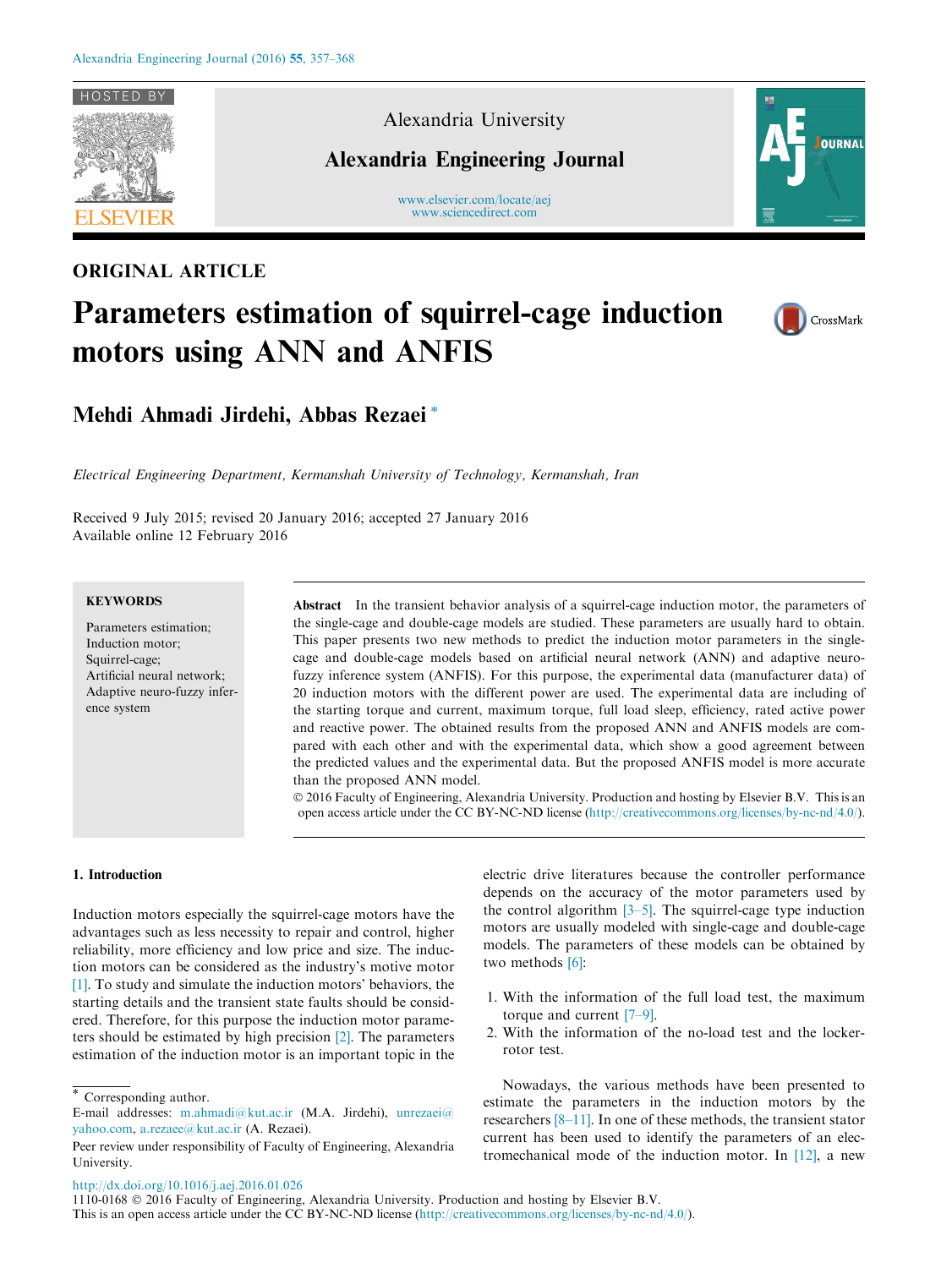| Table 1  | Manufacturer data of induction motors ( $U = 400 \text{ V}, f = 50 \text{ Hz}$ ). |                         |                   |                 |                       |             |
|----------|-----------------------------------------------------------------------------------|-------------------------|-------------------|-----------------|-----------------------|-------------|
| $P$ (KW) | $\text{Cos}\rho_{FL}$                                                             | $T_M/T_{FL}$            | $T_{ST}\!/T_{FL}$ | $I_{ST}/I_{FL}$ | $\omega_{FL}$ (r/min) | $\eta_{FL}$ |
| 500      | 0.87                                                                              | 2.7                     | 2.3               | 6.5             | 992                   | 0.966       |
| 400      | 0.82                                                                              | 2.6                     | 2.1               | 6.5             | 742                   | 0.962       |
| 355      | 0.87                                                                              | 2.7                     | 2.2               | 6.8             | 1486                  | 0.967       |
| 250      | 0.8                                                                               | 3                       | 2.2               | 7.3             | 991                   | 0.91        |
| 200      | 0.87                                                                              | 2.7                     | 2.7               |                 | 1488                  | 0.962       |
| 160      | 0.86                                                                              | 2.7                     | 2.4               |                 | 1487                  | 0.96        |
| 110      | 0.86                                                                              | $\overline{\mathbf{3}}$ | $\overline{2}$    | 7.6             | 2982                  | 0.955       |
| 90       | 0.86                                                                              | 2.7                     | 2.2               | 6.8             | 1480                  | 0.94        |
| 75       | 0.86                                                                              | 2.4                     | 2.1               | 6.3             | 1482                  | 0.947       |
| 45       | 0.81                                                                              | 2.3                     | 2.1               | 6               | 740                   | 0.92        |
| 37       | 0.86                                                                              | 3.1                     | 2.5               |                 | 1475                  | 0.929       |
| 30       | 0.88                                                                              | 2.7                     | 2.3               | 6               | 2940                  | 0.91        |
| 19       | 0.84                                                                              | 3.2                     | 2.7               | 6.9             | 1460                  | 0.905       |
| 15       | 0.92                                                                              | 2.9                     | 2.2               | 6.6             | 2910                  | 0.904       |
| 11       | 0.9                                                                               | 3.1                     | 2.2               | $\overline{7}$  | 2945                  | 0.91        |
| 8        | 0.74                                                                              | 2.5                     | 2.1               | 4.6             | 960                   | 0.86        |
| 315      | 0.84                                                                              | 3                       | $\overline{2}$    | 7.3             | 991                   | 0.962       |
| 132      | 0.86                                                                              | 3                       | 2.7               | 7.2             | 1486                  | 0.955       |
| 55       | 0.82                                                                              | 2.4                     | 2.2               | 6               | 738                   | 0.931       |
| 22       | 0.77                                                                              | 2.9                     | 2.8               | 5.5             | 975                   | 0.908       |



Figure 1 Single-cage induction motor steady state model.



Figure 2 Double-cage induction motor steady state model.

method for determination of the steady-state equivalent circuit parameters of the wound-rotor induction motors has been presented using the experimental data from the starting transient measurements. Also, a new parameters determination method for squirrel-cage induction motors has been presented in [13] based on the instantaneous electrical power and the mechanical speed measured in a free acceleration test. In [14], the implementation of an adaptive neuro fuzzy inference system (ANFIS) technique to control the speed of the induction motor has been proposed and compared it with the PI and fuzzy controllers. In [15] a Takagi–Sugeno neuro-fuzzy inference system for direct torque and stator reactive power control



has been applied to a doubly fed induction motor. In this case, the control variables  $(d\text{-axis and } q\text{-axis rotor voltages})$  have been determined through a control system. More recently, authors have developed a two-step approach for parameters identification of induction motor form a nonlinear model including the magnetic saturation [16,17]. In [18], a new method to estimate the electrical parameters in a three-phase induction motor equivalent circuit has been presented using the genetic algorithm (GA). Also, in [19] the artificial bee colony (ABC) algorithm has been proposed and compared with the various recently methods for the parameters estimation of the induction motors. The shuffled frog-leaping algorithm has been introduced in [20] for the parameters estimation of

a double-cage asynchronous machine using the standard manufacturer data. In these works, the induction motor parameters have been obtained from a relatively poor initial guess,